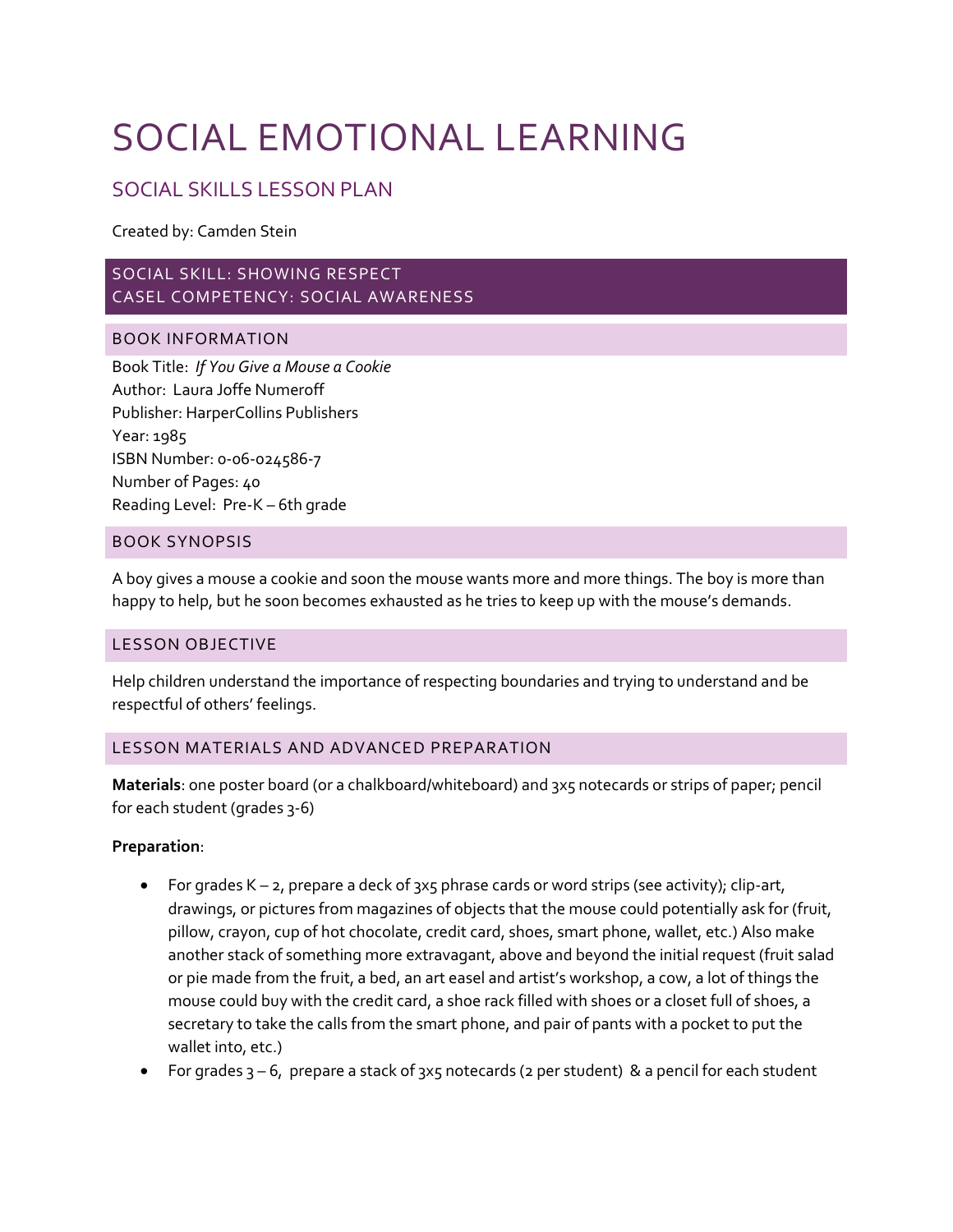## KEY VOCABULARY AND CONCEPTS

**Boundary** - a line that marks the limits of an area; a dividing line; a life skill of setting a limit for protecting against having personal values compromised or violated

**Respect** – honoring and taking into consideration the feelings, wishes, rights, or traditions of (another); to avoid harming or interfering with (something or someone)

**Selfless** - concerned more with the needs and wishes of others than with one's own needs and wishes

**Tact** - skill and sensitivity in dealing with others or with difficult issues; taking care not to offend

**Sensitive** - having or displaying a quick and delicate appreciation of others' feelings.

#### PRE-READING ACTIVITY

State that you want a cookie and ask if anyone has one? Ask for milk too? Also, ask for a straw and a napkin? Ask how they would feel if after they gave you all that, you made a big mess and left them to clean it up? Give a brief explanation of what it means to set and respect boundaries and then begin reading the book.

# READ THE BOOK

#### POST READING DISCUSSION

Ask the following questions:

- Why did the boy give the mouse a cookie? If he had known everything the mouse would do and everything the mouse would ask for, do you think he would still have given the mouse the cookie?
- How do you think the boy felt every time the mouse asked for something new? How would you feel?
- Why do you think the mouse asked for all those things? Was it bad? Could the mouse have done anything different to show respect for the boy?
- How are we sometimes like the mouse?
- How are we sometimes like the boy?
- What could the boy have done differently to prevent the mouse from taking things to such an extreme?
- What can we do to communicate our boundaries?
- What can we do to show respect to others'?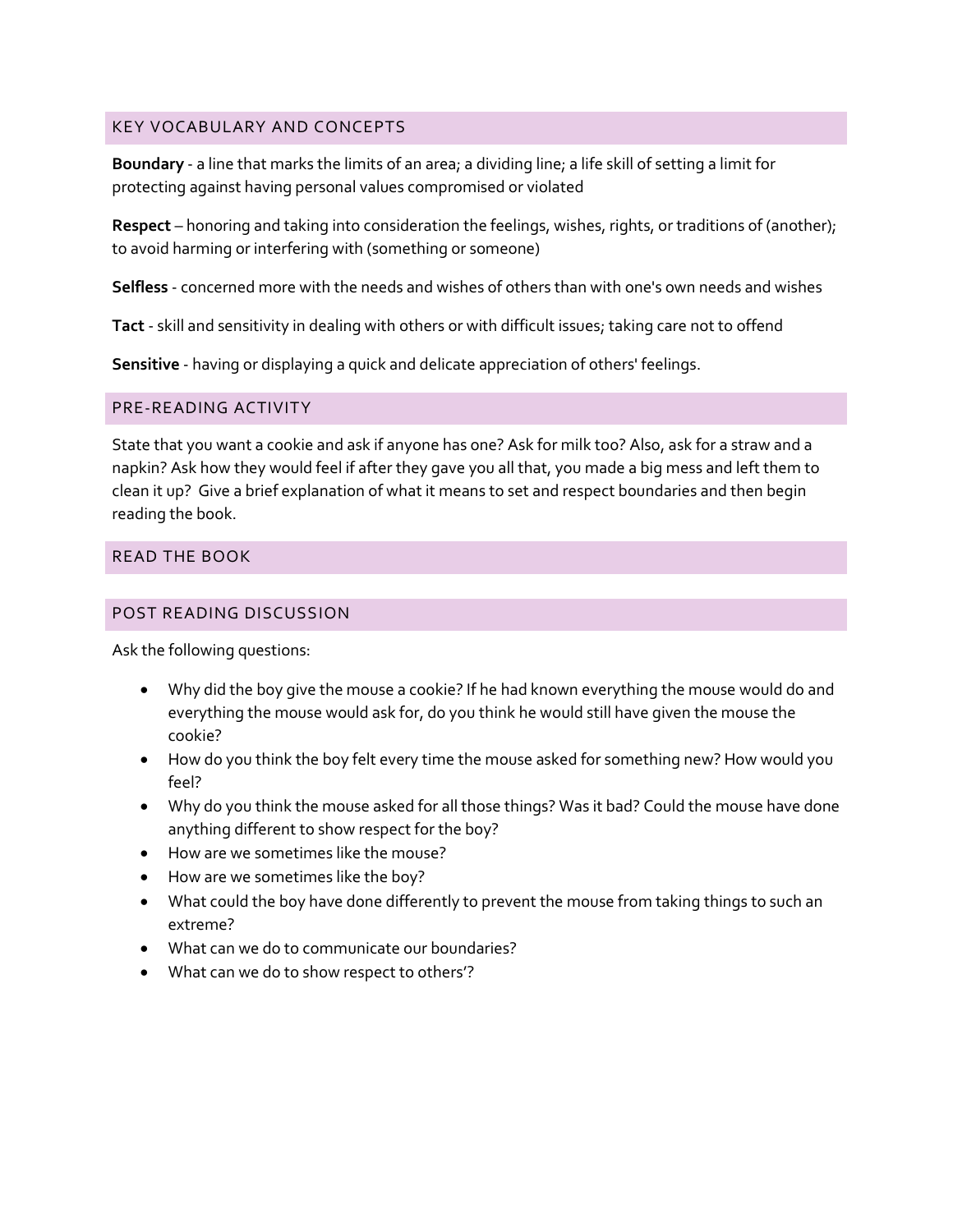#### POST READING ACTIVITY

#### **Grades K -2: Fill-In-The-Blank**

On a single line across the top of a the poster board or the whiteboard piece of chart paper write, "If you give a mouse \_\_\_\_\_." Leave space to the right of this and then print, "then he'll want \_\_\_\_\_." Leave another space after this phrase. Invite one student to pick a phrase card you have created to fill the blank in the first part of the sentence. Ask a different student to choose the card that correctly completes the sentence. The class can then read the sentence to see if it makes sense. Help the children match the demands so the second demand is related to the first and is bigger and greater than the first demand/request. For example cup of hot chocolate would be the first demand and a cow (you get milk from a cow to make hot chocolate) would be the second demand.

For each sentence that is made, have one student ask for the item that the mouse will want in a way that respects the boundaries of the other ---such as "May I please have…..You might have them add the following phrase, "…if this would not be too much trouble for you?" In response, have the other student reply by giving the item or by declining to give the requested item in a way that sets his or her boundaries but is respectful of the other person. For example, "At this time I am not able to give you want you want. If this is something that you really need, you might want to check with another family member or a friend."

Repeat this process until all students have had a chance to use their cards and then briefly discuss which ways of asking and declining were most effective and respectful.

#### **Grades 3 – 6: Fill-In-Your-Own-Phrase**

Do the same activity as grades K-2, but with the following changes:

At the beginning of the activity, ask the students to make two phrase cards. Explain that the first request is small and the second response is related to the first but much bigger or much more demanding. Prior to sharing the phrases, check to ensure the phrases are appropriate and not disruptive. You may include a few of your own examples to help the students understand what is expected of them.

#### CLOSURE

Hang the poster (provided) in the room.

"Honoring your own boundaries is the clearest message to others to honor them, too." ― Gina Greenlee

<https://drive.google.com/file/d/0BzcWmUGiz3VlYWUtc2d3WnBzZEE/view?usp=sharing>